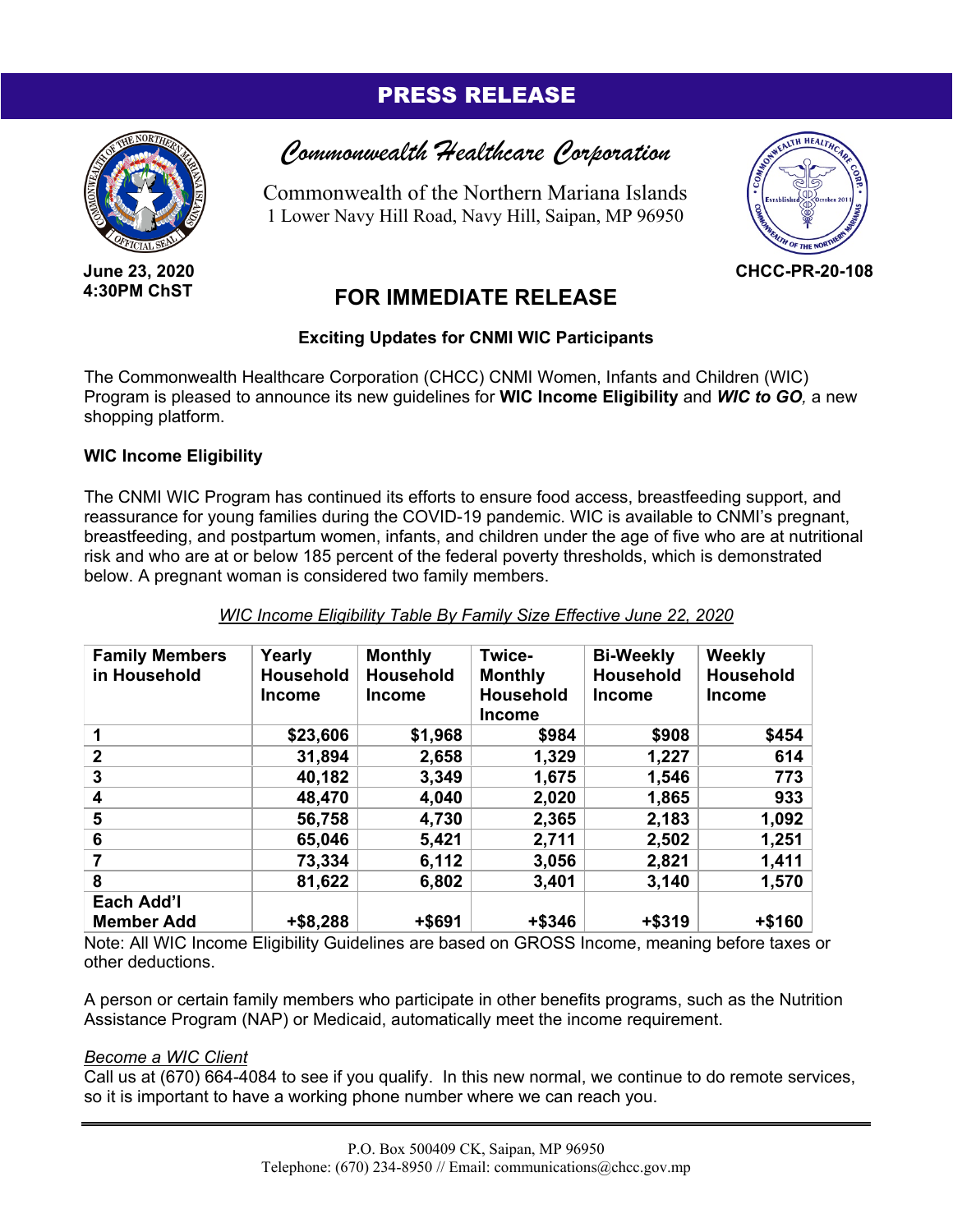Title CHCC-PR-20-108 June 23, 2020 PAGE 2

#### *Essential Documents for your Certification*

For each person who will be enrolling into the WIC Program, please bring:

- Identification for adults (Driver's License, Photo ID)
- Child's Identification (Immunization Record, Birth Certificate, Crib Card)
- Proof of Income (30 days of recent pay stubs, Medicaid card, NAP card)
- Proof of Address (Mail from CUC, NAP card, map to residence)

## **WIC to GO**

*WIC to GO* is designed to promote a safe, efficient, and equitable shopping experience during this time of crisis and new normal.

#### *How does WIC to Go Work?*

- 1. Call a participating store to place an order for WIC food benefits as well as other store products (varies per store)
- 2. Schedule a pick up time that works for you
- 3. Make a payment using your eWIC card and pick up your groceries at the scheduled time.

#### *Why should I use WIC to Go?*

- It cuts your shopping time in half— this helps limit the time you spend in public places, which is so important now
- It's easy and convenient

## *Where to Shop?*

Beginning Mid-July, 2020 *WIC to GO* will be offered at:

- Joeten Kagman (call 256-6442)
- By Early Fall:
	- HAN NAM supermarket
	- Blue Sky supermarket
	- San Jose market
	- Capitol Hill market
	- Joeten Susupe
	- Joeten Hafa Adai, Garapan
	- Joeten Dandan

## *Tips for using WIC to Go*

- Make a shopping list ahead of time
- Use your WIC app to find what you need

The *WIC to GO* project is part of and made possible through the Catalyzing Retention Efforts in WIC (CREW) grant through the National WIC Association (NWA) by way of the Robert Wood Johnson Foundation (RWJF). The CNMI WIC is one of four awardees out of 37 applicants to receive this grant.

The purpose of the CREW grant is to address the national decline in participation in the Special Supplemental Nutrition Program for Women, Infants, and Children (WIC) that has occurred over the last several years. As a recipient of this grant, the CNMI WIC program is responsible for creating and piloting creative practices that will impact the retention of WIC participants, increase WIC food redemptions, promote nutrition education and health equity in the CNMI community.